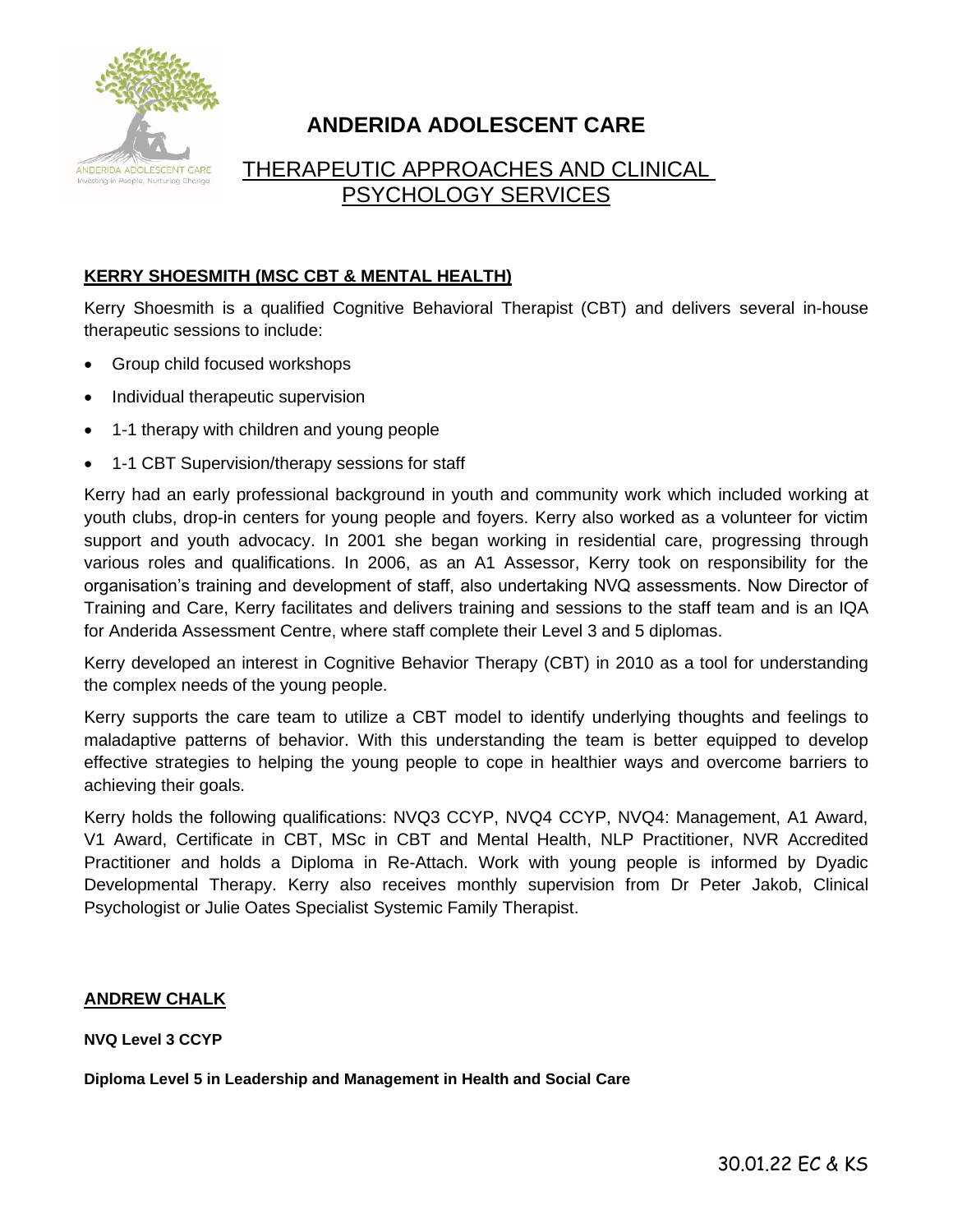#### **NVR Certificated Practitioner**

# **Reattach Diploma**

# **Diploma in Transactional Analysis (in process)**

Andrew has been a part of Anderida for 12 years and worked in various roles to include Managing a home, during the two years he managed the home under Ofsted they achieved a rating of 'Outstanding'. Through Andrew's time at Anderida he developed an interest in psychotherapy and has been pursuing a qualification Transactional Analysis.

Andrew is a psychotherapist in advanced training in Transactional Analysis and able to offer counselling in this model. He is also trained in re-attach and delivering this intervention as a trainee; re-attach is a multi-sensory model of non-talking therapy. Andrew has trained in "Working therapeutically outdoors" and is a Certificated Practitioner in Non- Violent Resistance.

#### **Andrew provides;**

#### **Therapeutic 1-1 support to staff, to assist them in their mentoring role**

**1-1 counselling to young people.** 

Andrew is supervised by Kerry Shoesmith under Anderida Care.

Andrew receives supplementary supervision under the TA model outside of Anderida under the UKATA.

# **Julie Oates**

Julie Oates is a Family and Systemic Psychotherapist and Systemic Supervisor, registered with the Association for Family Therapy and Systemic Practice (AFT) and the UK Council for Psychotherapy (UKCP). 11 Julie Oates is an advanced level practitioner of Non-Violent Resistance (NVR) and an Associate of Partnership Projects UK, the organisation founded by Dr. Peter Jakob, to provide training and therapy in NVR in the UK.

Julie has 36 years' experience of working with children, young people and families, in hospitals, schools and the Youth Offending Service, and has been in a specialist CAMHS setting for the last 11 years. Julie provides;

- Monthly clinical supervision to the home's manager.
- Regular consultation workshops with the care teams focussing on the young person's psychological needs and management.

#### **DR PETER JAKOB**

Anderida Adolescent Care works closely with Dr Peter Jakob, a Consultant Clinical Psychologist (PHD in Clinical Psychology, equivalent of BA Hons in Social Work, Int Baccalaureate, Systemic/Family Therapist, Accredited Clinical Psychologist-Psychotherapist). Dr Jakob is chartered with the British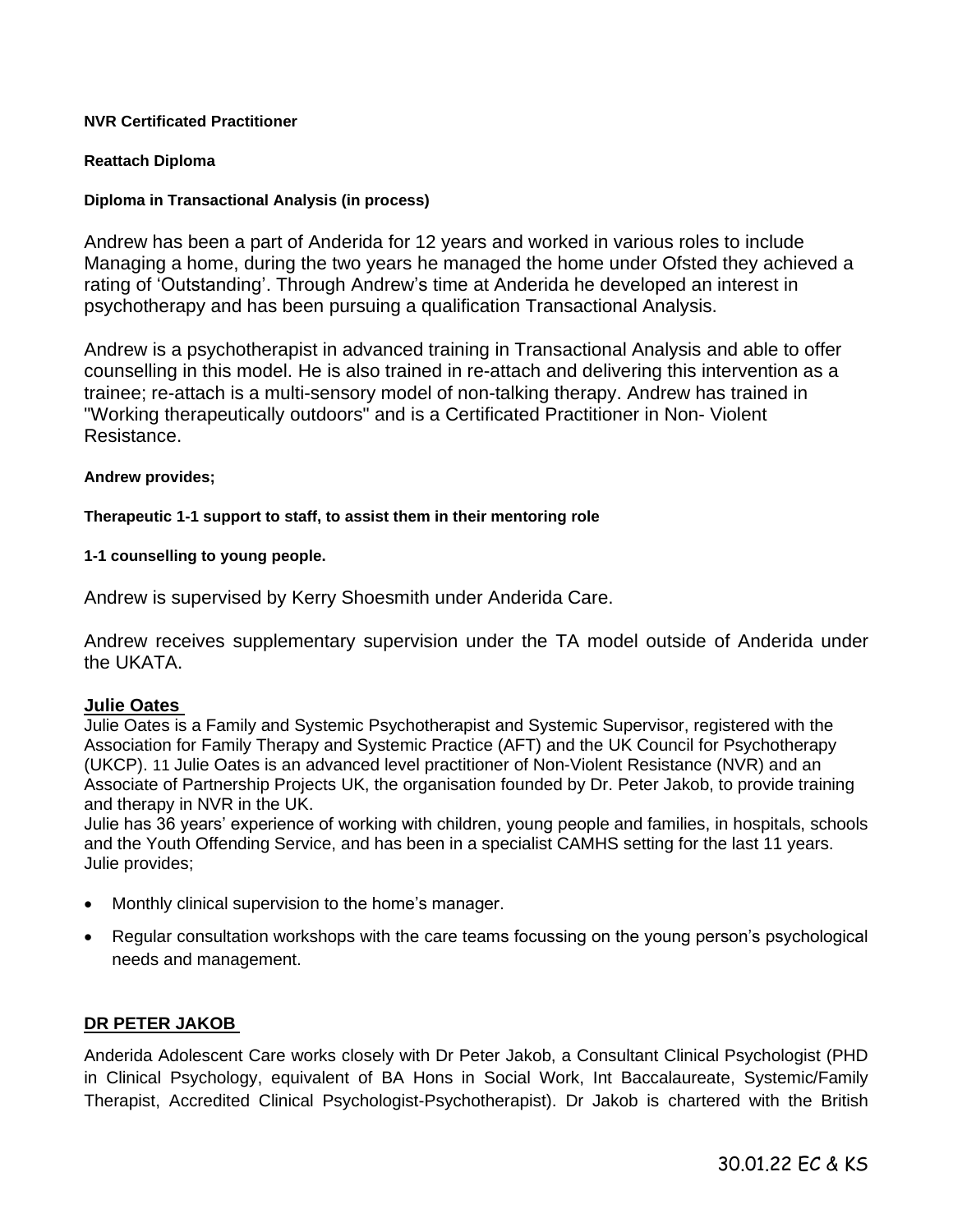Psychological Society and Registered Practicing Psychologist HCPC, and has worked in the United Kingdom, Germany and the United States of America. He has worked extensively within NHS child and adolescent mental health services (CAMHS) and in private practice, and specialises in working with young people in care who present with complex emotional and behavioural difficulties. His last two positions in the NHS were Head of East Kent Clinical Psychology Services for Children, Adolescents and Families, and Lead for Complex Cases, East Sussex CAMHS. Dr Jakob has been credited with introducing Non-Violent Resistance to the United Kingdom and undertakes regular training sessions with our staff team.

Dr Jakob offers our homes a range of clinical psychology services, and a tailored package of psychological input is developed at the start of a young person's placement, in close liaison with the home manager and the young person. Our in-house clinical psychology service includes:

- Clinical consultation for the developing fostering service.
- Psychological assessment of the young person as required and appropriate of therapeutic needs, mental health, IQ, learning disability, educational needs, risk to self and others, offending behaviour, developmental disorders, and personality.
- Weekly individual therapy for the young person as required and appropriate (including cognitive behavioural therapy, trauma-focussed therapy, EMDR, solution-focussed therapy/narrative therapy and integrative psychotherapy).
- Systemic (family) therapy where appropriate.
- Attendance and consultation at relevant professionals' meetings.
- Assessment, progress and discharge reports are made available to the unit manager and social worker.
- Training, promotion and facilitation of Non-Violent Resistance (NVR).

Dr Jakob receives his own clinical supervision monthly from a consultant clinical psychologist, this includes reciprocal supervision arrangements with associates at Partnership Projects and with international colleagues.

# **Referrals**

Young people who are already within our service and whom are willing to engage with individual therapy, will be referred to the therapist who appears to be the best match. The home should complete the referral form. Young people have an element of personal choice in who they see, providing the therapist is competent to meet their needs. Some young people may request to see a therapist outside of Anderida, in these instances where there is a valid reason for doing so, this will be accommodated.

Staff can self refer for 1-1 therapeutic supervision and will be offered up to four sessions, with the possibility of extending this by further four upon review. To self-refer they should contact Kerry Shoesmith (director of Care and Therapeutic Lead) who will discuss who is the most appropriate support.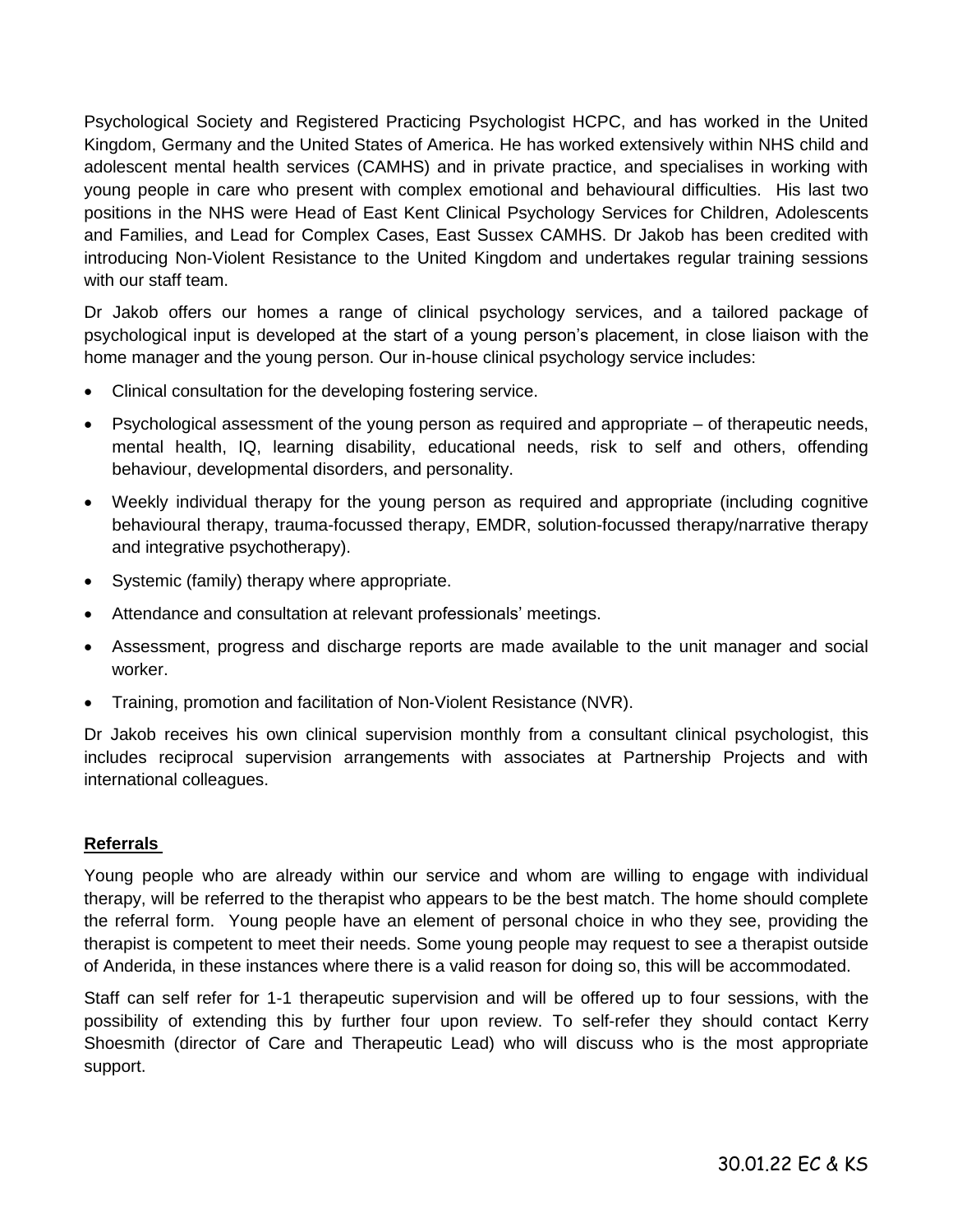Anderida can accept referrals for therapy outside of the young people within their school and residentials services, private referrals are processed in line with this policy.

# **Commissioning**

All therapeutic work commissioned through Anderida services is managed under the umbrella of Anderida. Communication between therapist and Locals Authorities/outside professionals with regards to the support offered must be transparent and open, including relevant professionals within Anderida.

Should a client wish to continue to see a therapist or receive therapeutic support from an Anderida commissioned practitioner, outside of Anderida services this must be explicitly agreed by Anderida directors, unless this follows is a minimum of a six-month break between client and Anderida therapist.

# **Cancellations**

Therapy and therapeutic supervision support is financially invested in by Anderida. It is individual's responsibility to meet their commitment to attend once booked.

Sometimes staff may try to book for therapeutic supervision during their shift at work, whilst this acceptable if situations change at work, it is incumbent on the staff member to try and find a solution so they can still attend. Where this unresolvable the therapist must be notified at the earliest availability. In all other circumstance 24 hrs minimum is required for cancellations and a legitimate reason for cancelling. Failure to follow the above will result in full costs for Adults and a contribution to costs for young people.

#### **Confidentiality & Notes**

Confidentiality within the therapeutic supervision for staff and direct therapy for young people is 'negotiated confidentiality'. This means that whilst we hold discussion privately and personal disclosures would not be shared, where there is a need to pass on issues of concern surrounding staff or young people (inclusive of safeguarding) this will be fed back to Directors in the organisation.

There may be times where therapists will use their understanding of young people gained through therapy to therapeutically guide the care plan and their support. Brief summaries of progress and reports of therapy for young people may be requested by Anderida and the Local Authority, these will be shared with young people in advance, for confirmation they are in agreement with the information shared.

Therapists will take notes during and following sessions, these are to assist with the therapy and therapeutic supervision, e.g. areas we have covered for our reference and plans for the next sessions. Individuals own these notes and can have access to them at any point. At the end of the therapy or therapeutic supervision, they have the option to take their notes or to leave them with the therapist. All notes left with the therapist or whilst individuals are undertaking therapy, are kept in a locked filling cabinet that only the therapist has access to. Therapists will destroy unrequested notes, and details of Individuals accessing the service after 5 years. Emails will be destroyed unless they have therapeutic content, in which case,